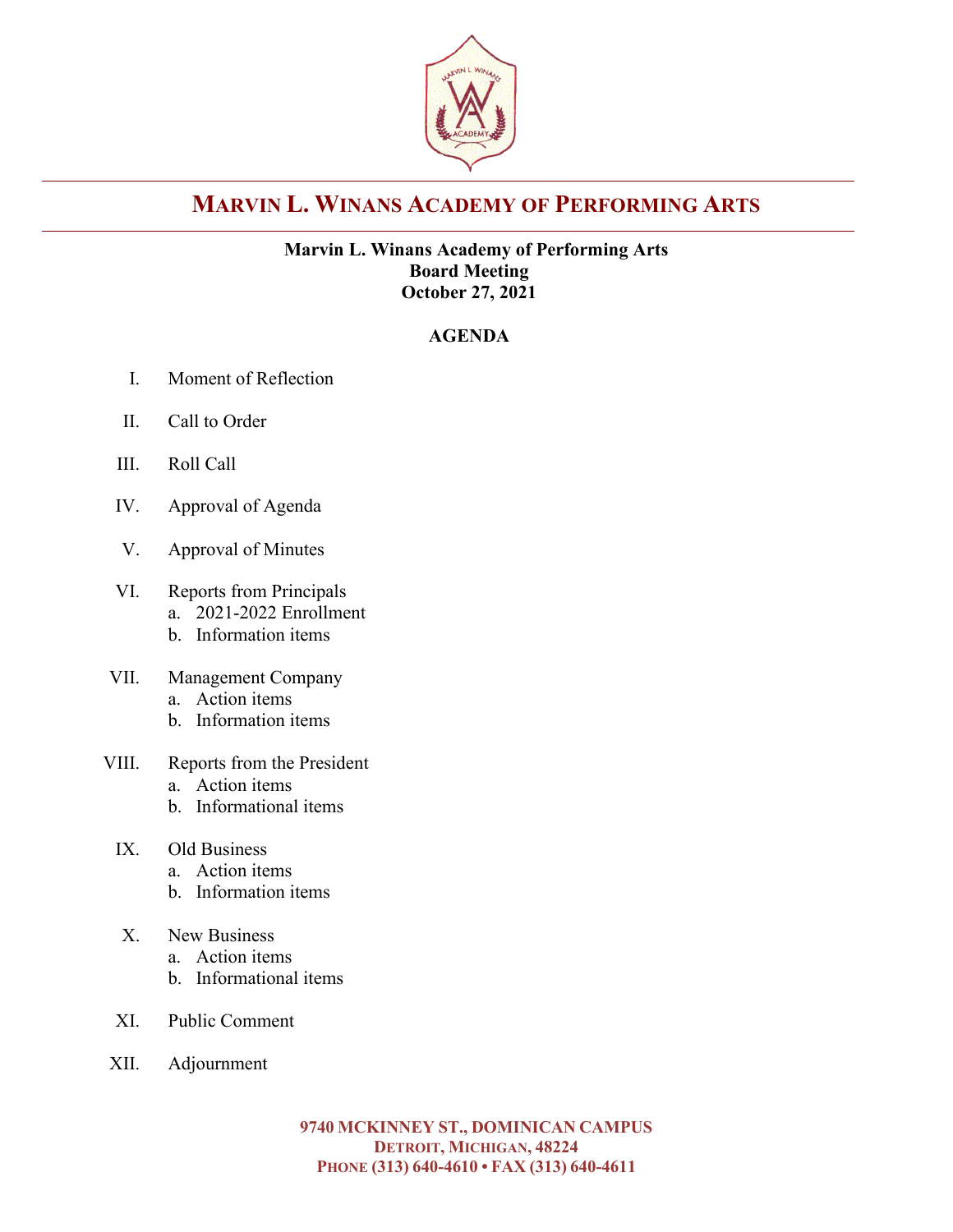

Marvin L. Winans Academy of Performing Arts

Board of Directors

Minutes of meeting held on:

Wednesday, October 27, 2021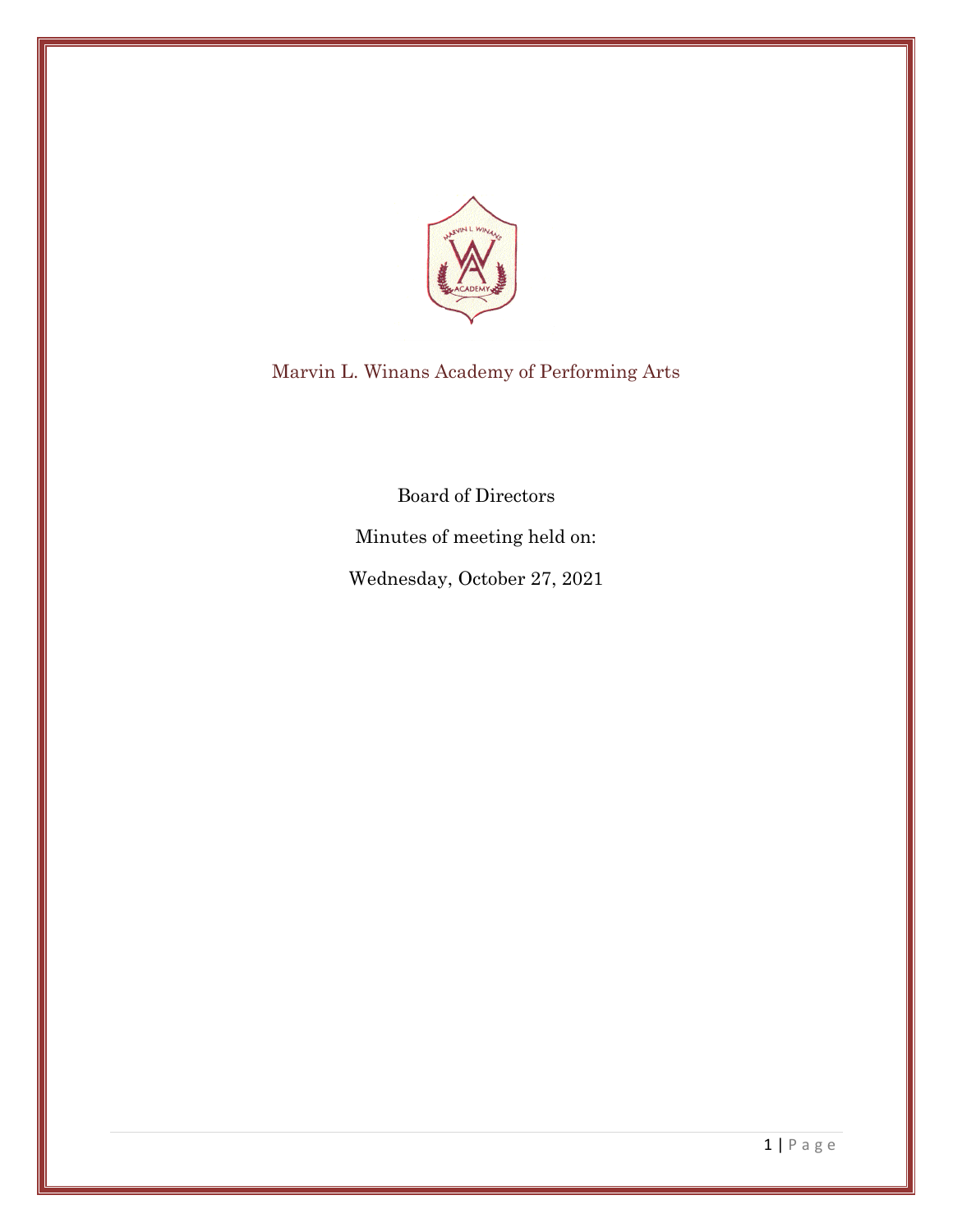Marvin L. Winans Academy of Performing Arts

Board of Directors Meeting

Wednesday, October 27, 2021

The monthly meeting of the Board of Directors of the Marvin L. Winans Academy of Performing Arts was held on Wednesday, October 27, 2021, via Zoom, at 6:30 p.m.

## **The following Board Members were present:**

- Terra Webster Board President Ann Arbor, MI: Washtenaw County)
- Lauren Campbell Board Secretary/Treasury (Sterling Heights, MI: Macomb County)
- Jason Gold Board Member (Belleville, MI: Wayne County)
- Charles Murphy Board Member (Bloomfield Hills, MI: Oakland County)

### **The following Board Members were not in attendance:**

• Fernando Parker – Board Vice President

#### **Guest included:**

- ➢ Lateefah Scott Solid Rock Management
- $\triangleright$  Dr. James Spruill Principal
- ➢ Tomi Ingram District Academic Officer
- ➢ Tina Meredith Special Education Director
- ➢ Darren Penson Dean of Students
- ➢ Margina Cohen Global Psychological Services (GPS
- ➢ Tareia Caldwell Global Psychological Services (GPS)
- ➢ LaShanda Thomas Clairmount Group, PLC
- ➢ Janaire White Administrative Assistant
- ➢ Ken Tesauro- Quality Performance Resource Group
- ➢ Lynn Coleman Winans Academy Middle School Math Teacher
- ➢ Deja Randall Winans Academy Student
- ➢ Makayla Johnson Winans Academy Student

#### **Parent Guest**:

## H'Arian Haywood

Terra Webster officially called the meeting to order at 6:36 p.m.

Board moved to approve the October agenda. Motion made by Charles Murphy and seconded by Jason Gold.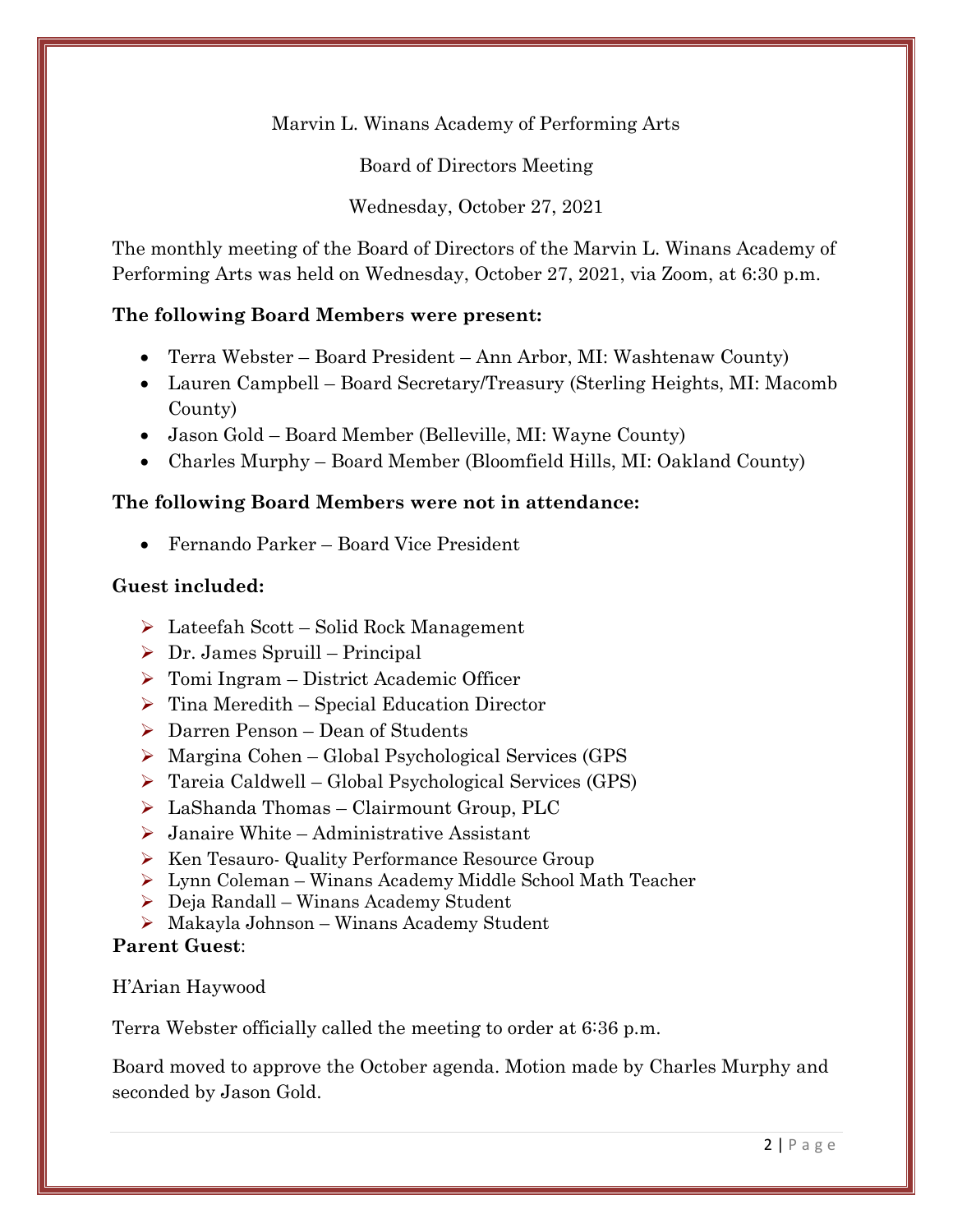### ➢ **Roll Call Vote:**

Yeas: Terra Webster, Charles Murphy, Lauren Campbell, Jason Gold 4 Yeas and 0 Nays

The motion was approved.

Board moved to approve the minutes from the September board meeting. Motion made by Jason Gold and was seconded by Lauren Campbell.

## ➢ **Roll Call Vote:**

Yeas: Terra Webster, Charles Murphy, Lauren Campbell, Jason Gold 4 Yeas and 0 Nays The motion was approved.

### **Principals' Reports:**

### **District Report: (presented by Dr. James Spruill):**

#### ➢ **Calendar**

| a. Oct 6  | Count Day                                       |
|-----------|-------------------------------------------------|
| b. Oct 14 | PTC & Progress Report $\#1^*$                   |
| c. Oct 15 | District Training for Launch of Online Learning |
| d. Oct18  | Launch of Online Learning                       |
| e. Oct 27 | <b>WAPA Board Meeting</b>                       |
| f. Oct 29 | Harvest Day                                     |

#### ➢ **Enrollment is as follows:**

- a. Re-enrollment/Enrolment: The goal is to retain 90%-100% of students year to year. Enrollment target is 450 students.
- b. 320 Enrolled as of Wednesday, September 9, 2021
- c. Retained 90% of our students from the end of the year (260 of 289) [340 minus 51 8th graders]
- d. 300 enrolled as of Tuesday, October 19, 2021:
	- **EXECUTE:** K=33;  $1^{st} = 35$ ;  $2^{nd} = 29$ ;  $3^{rd} = 28$ ;  $4^{th} = 34$ ;  $5^{th} = 30$ ;  $6^{th} = 36$ ;  $7^{th} =$  $42: 8<sup>th</sup> = 33$
	- Online Students:  $K = 0$ ;  $1^{st} = 3$ ;  $2^{nd} = 0$ ;  $3^{rd} = 2$ ;  $4^{th} = 3$ ;  $5^{th} = 3$ ;  $6^{th}$  $= 1$ ;  $7<sup>th</sup> = 3$ ;  $8<sup>th</sup> = 2$

#### ➢ **Attendance**

- a. 93% Average Daily Attendance from Tuesday, September  $7<sup>th</sup>$  Friday, October 8, 2021
- b. Partnered with EnGage Michigan to assist in attendance issues
- c. Count Day
	- 300 students
	- Tracking 19 students, 7 returned but still waiting on 3 more
	- Nine classes had perfect attendance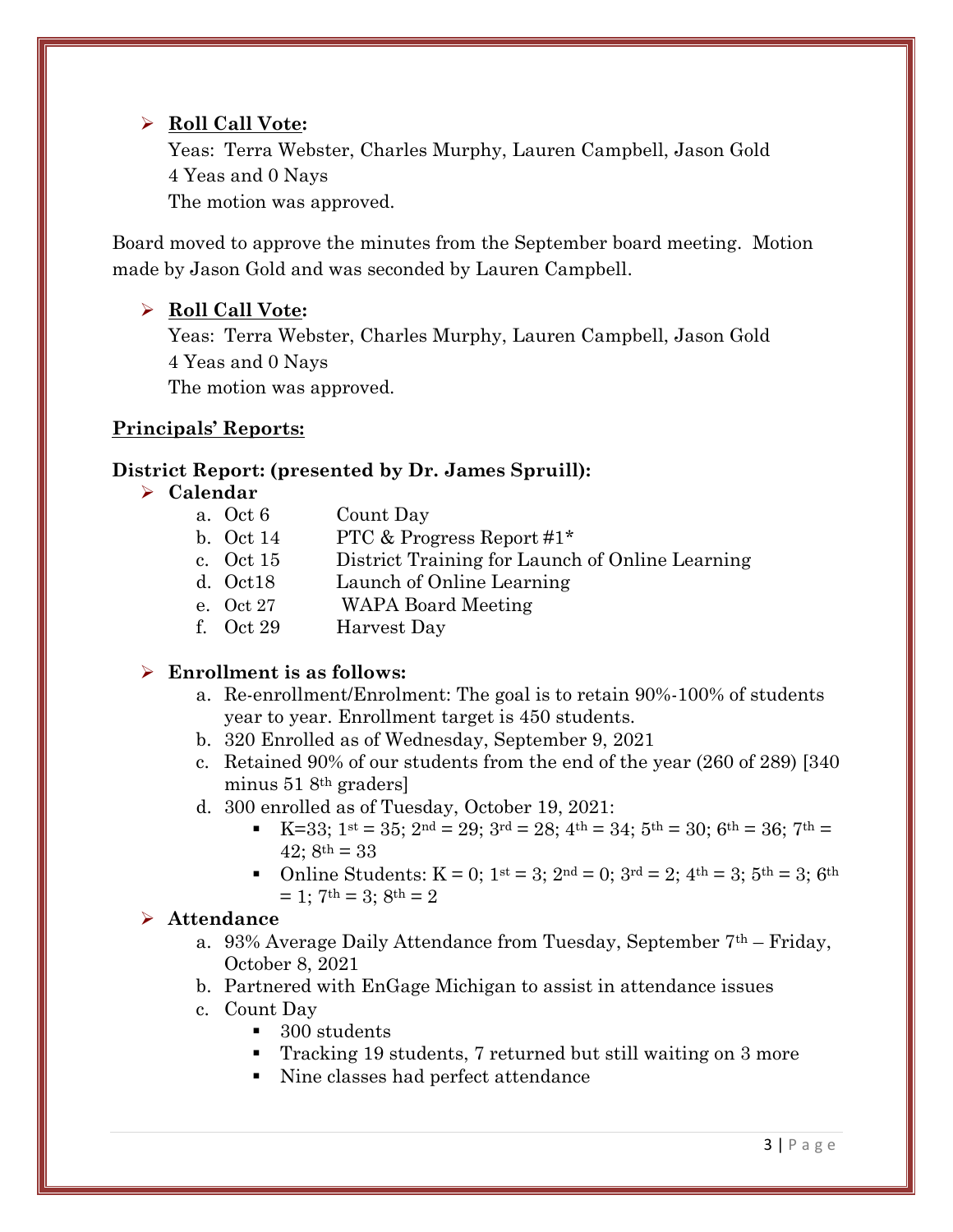- ➢ **K-8 Culture and Climate:** The goal is to have less than 150 hundred behavior incidents and a reduction in suspensions per school.
	- a. Held Restorative Circle with Mr. Najor on Friday, October 8, 2021.
	- b. Held Restorative Circle with 8B and Ms. Connell, Mr. Zinevich and the Dean of Students Tuesday, October 19th.
	- c. Admin posted in hallways
	- d. SIS: School Inside School Alternative to Suspension Placement One Week – Only Once
		- Students recommended by grade level teachers based upon behavior
		- Students will report to school and proceed directly to their assigned class
		- Students will surrender their cellphones upon entering their assigned class
		- Student will be given their assigned laptop and will remain in their assigned classroom throughout the day including lunch and Pas working online
		- Students will be escorted and have supervised dismissal with administrator
		- Students recommended for SIS twice will be reassigned to online learning from home
	- e. Students with two fights will be assigned to online learning from home
	- f. Five of 9 incidents involved students with serious emotional behavior concerns in need of counseling and/or medication
	- g. One student referred to Board for possession of drug paraphernalia (marijuana)
	- h. One student referred to Board for possession of drug paraphernalia (vaping pen).
		- We are now placing students on virtual from home for a week if their behavior warrants it. A meeting must be held with the parent upon their return. If they return and are still disruptive, they will go online until January.
	- i. One student in consistent uniform violations due to refusal to wear a uniform skirt
		- Per MDE: "Dress Code. Students should have the right to express their gender at school, within the parameters of the school's dress code, without discrimination or harassment. The schools dress code should be gender neutral. In the event that the dress code has differing expectations or practices based on gender, students should be permitted to dress in accordance with their gender identity."
		- The boards attorney was consulted regarding dress code. We'll be revisiting the dress code policy at the end of the school year. The school is not in violation right now.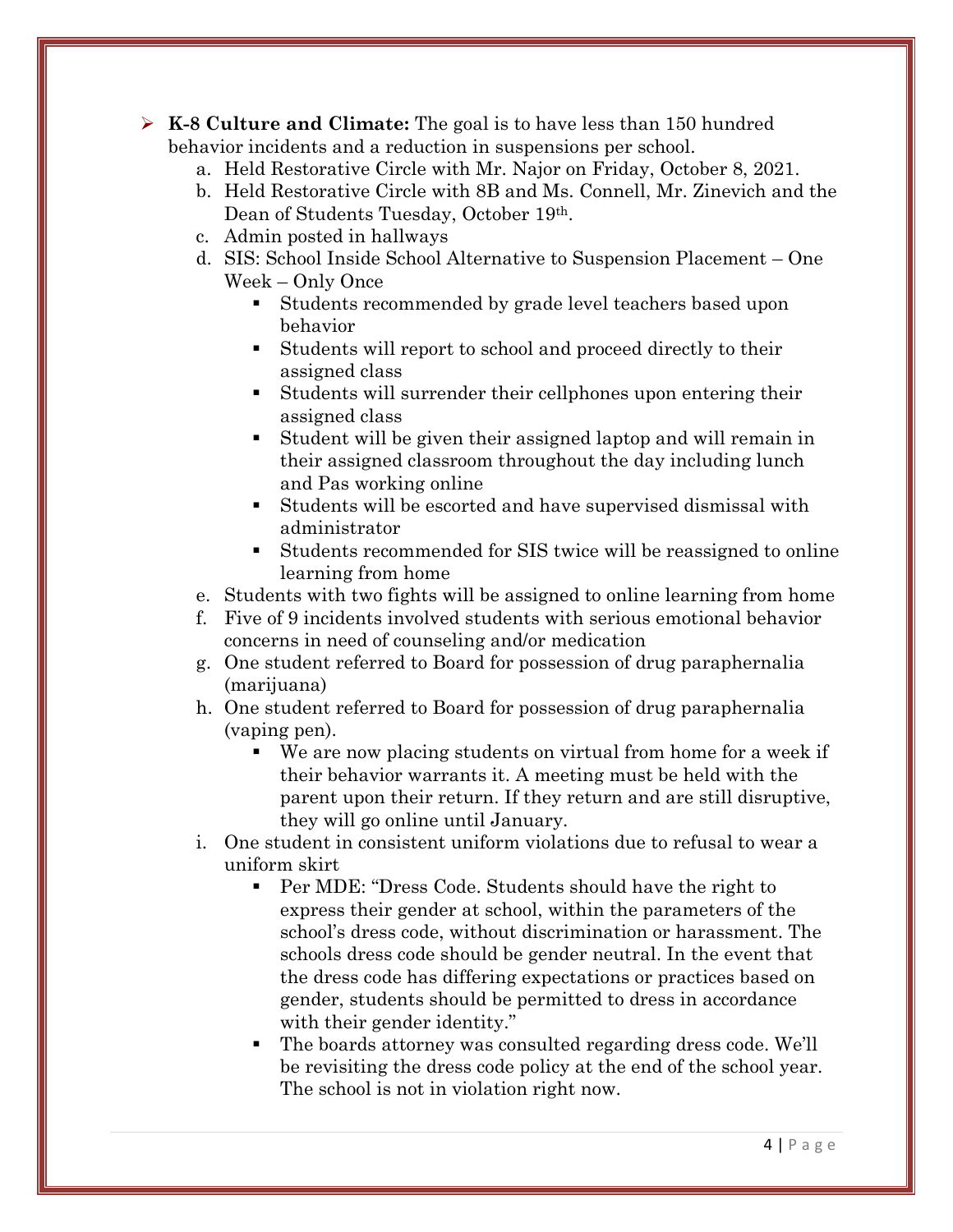- j. Discipline Suspension = 9
	- $K-5^{th} = 2$
	- $6th 8th = 7$

#### ➢ **SPED (Special Education)**

#### **Tier 4 Activities**

#### **A. Caseload Total (16 Students)**

- a. K-8 Resource Room (13 students)
- b. Social Worker (13 Students)
- c. Speech (5 students)

#### **B. Curriculum and Services**

- a. Mrs. Olivia Buckhout, Speech Therapist for both districts begin, Monday, October 11, 2021.
- b. Due to the shortage of applicants, Social Works, Mrs. Cheryl Ward, will begin once her fingerprints are approved. She is two days virtual per week; one day at each school until a face-to-face person arrives.
- c. We may need to consider getting a part time applicant to assist with services and compliance.

#### **C. Professional Development Training:**

- a. SpedTrack's new Progress Monitoring Training date still to be determined. We are waiting for our staff to arrive to begin the training.
- b. The SVSU SE Administrators meeting is on Wednesday, 3:30- 4:30pm.
- c. The Wayne County RESA Monthly PSA SE Administrators meeting will be Wednesdays, October  $27<sup>th</sup>$  at  $9:00$  am  $-12:00$  pm.

# **D. MTSS/SAT PLC Meetings**

- a. Dr. Spruill and I coordinated our first Tier 4 Virtual Parent meeting will be Thursday, October 28th at 6:00pm to discuss Language Delays vs Impairment. A specific write up will be shared with teachers to include in their newsletters and parent communications.
- b. Tier 4 MTSS/SAT Meeting should be Friday, October 15th (third Friday of the month) with a focus on results of writing samples and students to be observed and screened. This meeting will be rescheduled due to PD already scheduled for that same date.

#### **E. Website Changes**

a. Website compliance information adding MTSS, SAT, Section 504, Homebound, Hospitalized, Social Work Crisis Intervention Links and Resources, and Speech & Hearing Center information.

#### **Compliance**

A. The Catamaran Workbook of September 15th reported "no findings!"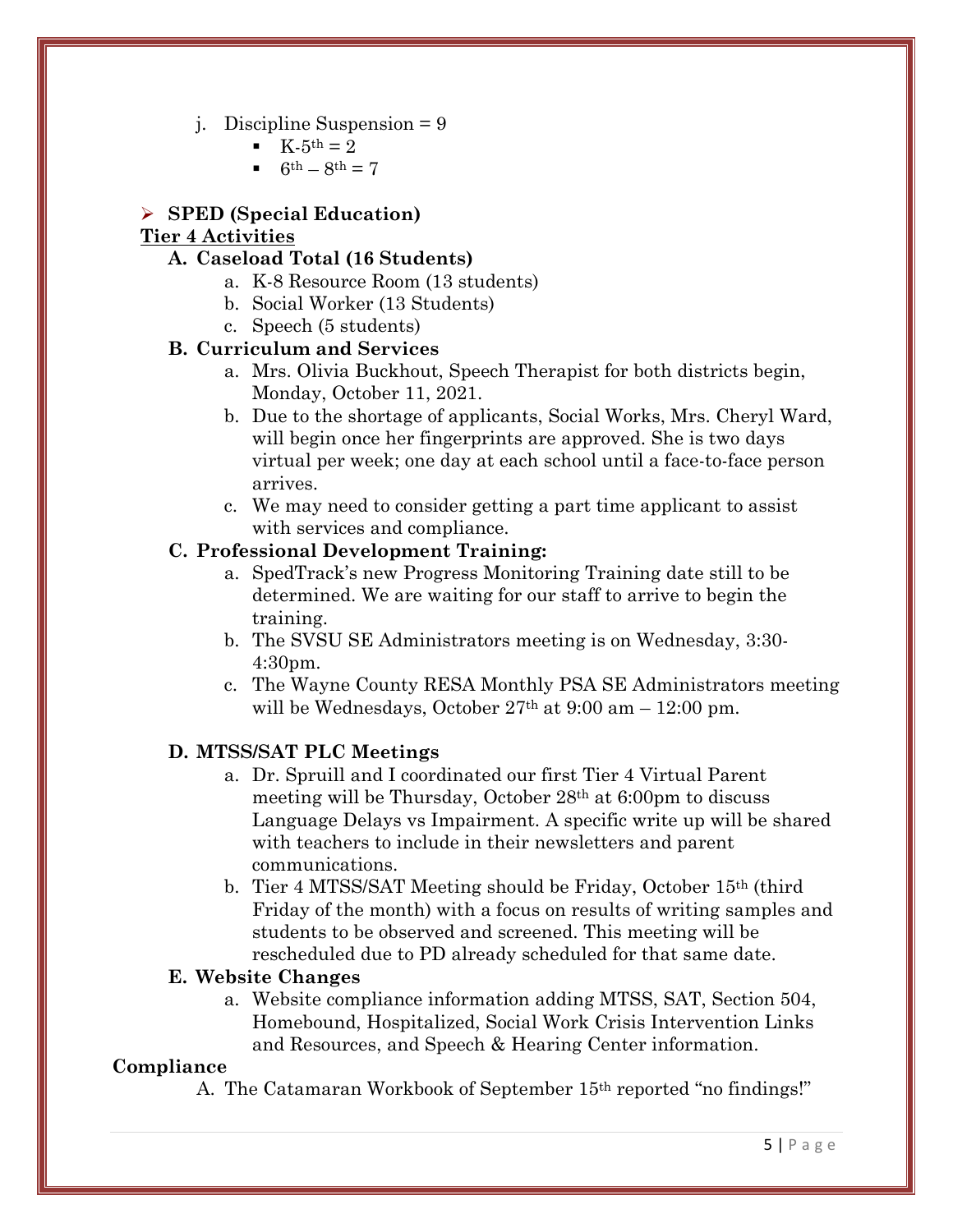- B. Gender Neutral uniform requirements need discussions for compliance with MDE guidance in 2016. Four hundred schools were turned in this school year for not changing their uniform requirements to gender neutral. This situation has caused at least 2 requests for social worker conversations regarding gender.
- C. Act 18 Agreement ISD Plan must be signed by the principal and returned to Wayne RESA before October 15, 2021.
- D. IEPs Scheduled for September 2021 are 100% compliant. There were 7 scheduled; but one student withdrew prior to his IEP date. There should be a possible 2-3 Initial IEPs for October 2021 if parents bring medical documentation as expected.
	- a. September IEP Compliance = 6
		- **i.**  $K-5^{th} = 2$
		- **ii.**  $6^{th} 8^{th} = 4$

# ➢ **K-8 Updates**

- a. Exotic Zoo came to the school on Wednesday, October 13, 2021. This was a reward for so many classes receiving perfect attendance on count day.
- b. Onsite Immunization Clinic Wednesday, October 20, 2021; rescheduled to Friday, October 22, 2021.
- c. COVID 19 Positivity Rate as of October 11, 2021
	- Detroit  $8.1$  (Previous two weeks  $8.0\%$ )
	- **•** Wayne County  $-5.5\%$  (Previous two weeks 5.8%)
	- Einer Michigan 10.1% (Previous two weeks  $10.1\%$ )
- d. BOARD COVID-19 Update
	- Detroit is at Risk Level Very High as of October 19, 2021.
	- Zip code 48224 COVID-19: 3,021 (3,021) cases, 128 deaths (122) as of September 10, 2021
	- WAPA Cases of Positive COVID-19; 1 case for staff during this period.
		- Per the Michigan Department of Health, no quarantine is required in a K12 setting (school) when an individual is identified as a close contact in the following situation: The exposure occurred only in the classroom while both the individual identified as COVID positive and the close contact were masked and sitting at least three feet apart, and the identified close contact remains asymptomatic (no COVID-19 symptoms). We follow CDC guidelines regarding mask wearing, temperature taking, social distancing and all our desks have shields around them.
	- WAPA Hospitalizations due to COVID-19; Zero cases during this period
	- WAPA Number of deaths resulting from COVID-19 over a 14day period: Zero cases during this report period.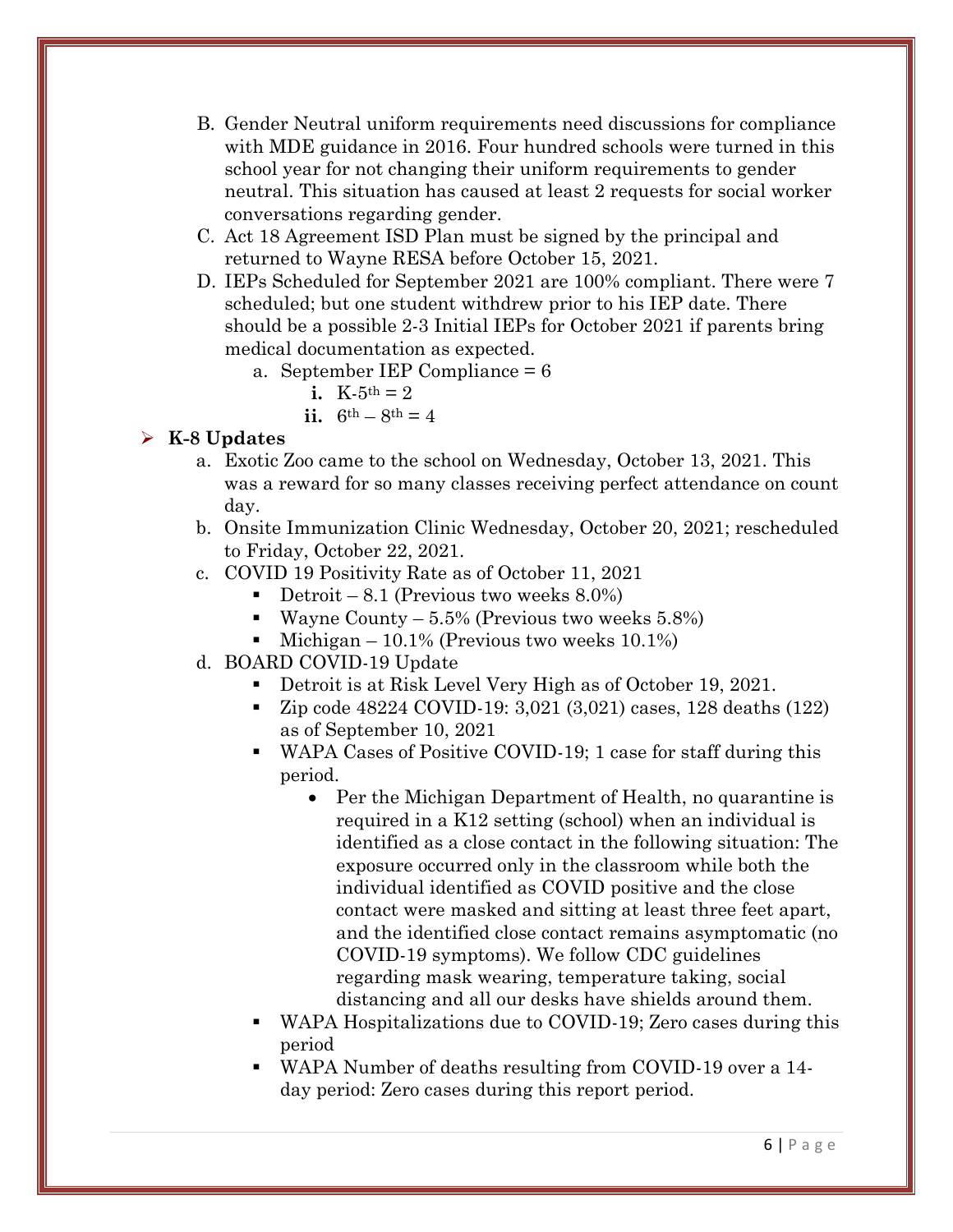WAPA percentage of positive COVID-19 tests over a 4-week period: Zero cases during this period

### ➢ **K-8 Academics**

- a. Parent/Teacher Conferences held on Thursday, October 14, 2021, from 4:00pm – 6:00pm
	- 126 parents attended
	- Distributed Progress Report #1
- b. Subs
	- Still a struggle to find substitutes
	- 4th Grade long term sub declined to return; Ms. Walton, long term sub will assume the 4th Grade class as of Wednesday, September 13, 2021
- c. Technology
	- Assigned ALL students a device as of Monday, October 11, 2021
- d. Online Option
	- Launch date Monday, October 18, 2021
	- Complete review of all resources
- e. STEM Science Club (partnership with Society of Plastics Engineers)
	- 20-40 students
	- Paid Coordinator
- f. After School Tutoring starts in November
- g. After School Computer Programming starts in November
- h. Staffing Needs
	- $\blacksquare$  Two (2) 4<sup>th</sup> Grade Teachers
	- One (1) 3<sup>rd</sup> Grade Teacher
	- One (1) Middle School Science Teacher
	- One (1) Performing Arts Teacher Instrument/Orchestra
	- One (1) Performing Arts Teacher Dance (filled)
	- One (1) Performing Arts Teacher Art
	- One (1) Math Interventionist
	- One (1) Skill builder Parapro (Filled)
	- Two (2) Parapros

## $\triangleright$  K-8 Curriculum (Reported by Ms. Ingram)

- a. NWEA Data Talks with Students
- b. CIA Report
	- PSAT 8/9 data was discussed.
	- NWEA Fall data was discussed.
- c. We now have an increased math block. Teachers are receiving skills that close the gap.
- d. Parents need training on how to read and interpret IXL and Exact Path.

#### ➢ **GPS Report**

a. Schedules were created where Middle School teachers will have open sessions to meet with students and work on areas (Reading/Math).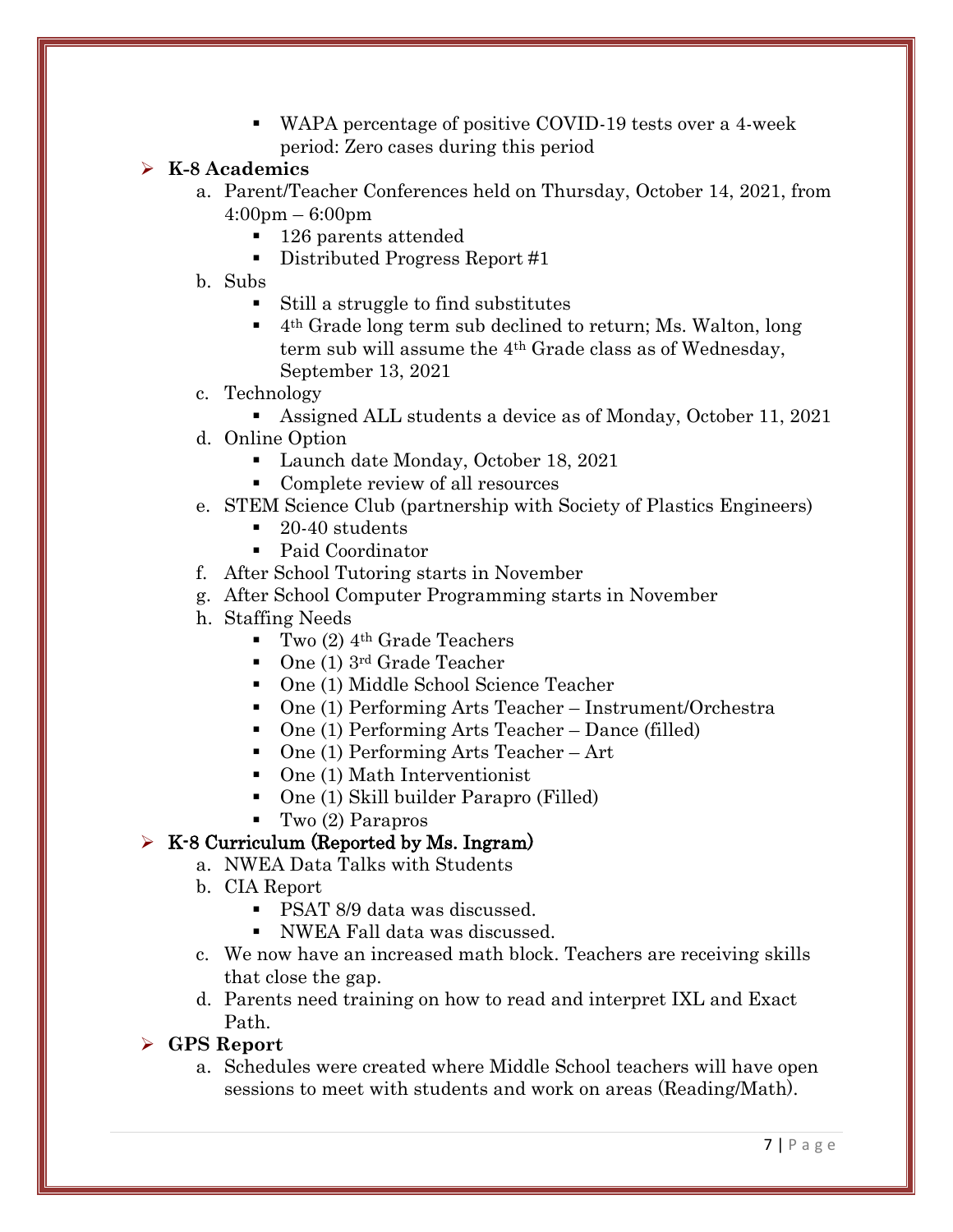- b. Three (3) Teachers being monitored by Mrs. Cohen to take over MTSS.
	- Mrs. Grays
	- Ms. Hicks
	- Dr. Calderon
- c. Child Focused is supporting K-4 with focused reading intervention on fundamental skills including phonic awareness and decoding. Some students are able to double dip with intervention and Child Focused.

## ➢ **K-8 Professional Development:**

a. Dr..Spruill completed first session of Principal Wellness Professional Learning Community (PWPLC) Fellowship on Saturday, October 16, 2021.

Board moved to approve the Principals', GPS and Curriculum Report as presented. Motion was made by Charles Murphy and seconded by Lauren Campbell.

## ➢ **Roll Call Vote:**

Yeas: Terra Webster, Charles Murphy, Lauren Campbell, Jason Gold 4 Yeas and 0 Nays

The motion was approved.

## **The Management Company Financials (Presented by Lateefah Scott)**

o September financials were discussed.

## **The Management Company Report (Presented by Lateefah Scott)**

o N/A

Board moved to approve the Management Company's financials as presented. Motion made by Lauren Campbell and seconded by Jason Gold.

## ➢ **Roll Call Vote:**

Yeas: Terra Webster, Charles Murphy, Lauren Campbell, Jason Gold 4 Yeas and 0 Nays The motion was approved.

Board made motion to change the agenda and have the auditor present. Motion made by Charles Murphy and seconded by Lauren Campbell.

## ➢ **Roll Call Vote:**

Yeas: Terra Webster, Charles Murphy, Lauren Campbell, Jason Gold 4 Yeas and 0 Nays

The motion was approved.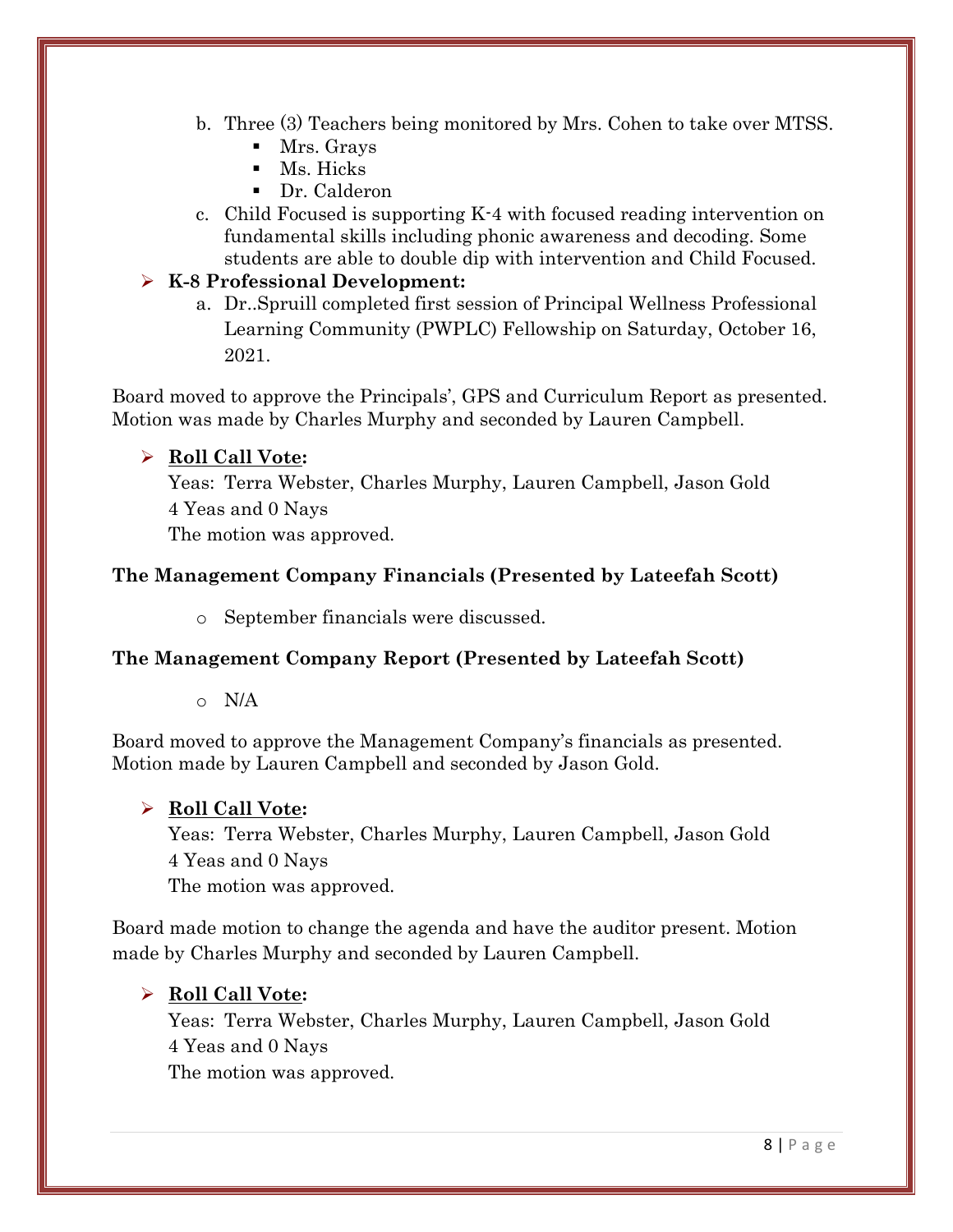Lashanda Thomas presented Winans Academy's Financial Statement audit on behalf of the Clairmount Group, PLC.

Board moved to approve the Financial Statements single audit report from the Clairmount Group, PLC and LaShanda Thomas subject to the final findings. Motion was made by Charles Murphy and seconded by Jason Gold.

# ➢ **Roll Call Vote:**

Yeas: Terra Webster, Charles Murphy, Lauren Campbell, Jason Gold 4 Yeas and 0 Nays The motion was approved.

Board made motion to go into a closed session for a student hearing. Motion was made by Charles Murphy and seconded by Lauren Campbell.

# ➢ **Roll Call Vote:**

Yeas: Terra Webster, Charles Murphy, Lauren Campbell, Jason Gold 4 Yeas and 0 Nays The motion was approved.

## **Discipline Actions:**

### **Elementary School**

➢ Student A – The mother of student A spoke on behalf of her child. Student A spoke to the Board as well.

## **Middle School**

➢ N/A

Board moved to retain Student A under an implemented Plan of Action. Under the POA, the student will meet with a Social Worker as needed, further instances of behavior in violation of the Parent/Student Handbook Code of Conduct can result in being assigned to online learning or possible expulsion, and student must enroll in one of the Board recommended organizations. Motion was made by Charles Murphy and seconded by Jason Gold.

## ➢ **Roll Call Vote:**

Yeas: Terra Webster, Charles Murphy, Lauren Campbell, Jason Gold 4 Yeas and 0 Nays The motion was approved.

Board moved to come out of the closed session and return to the general meeting. Motion was made by Charles Murphy and seconded by Jason Gold.